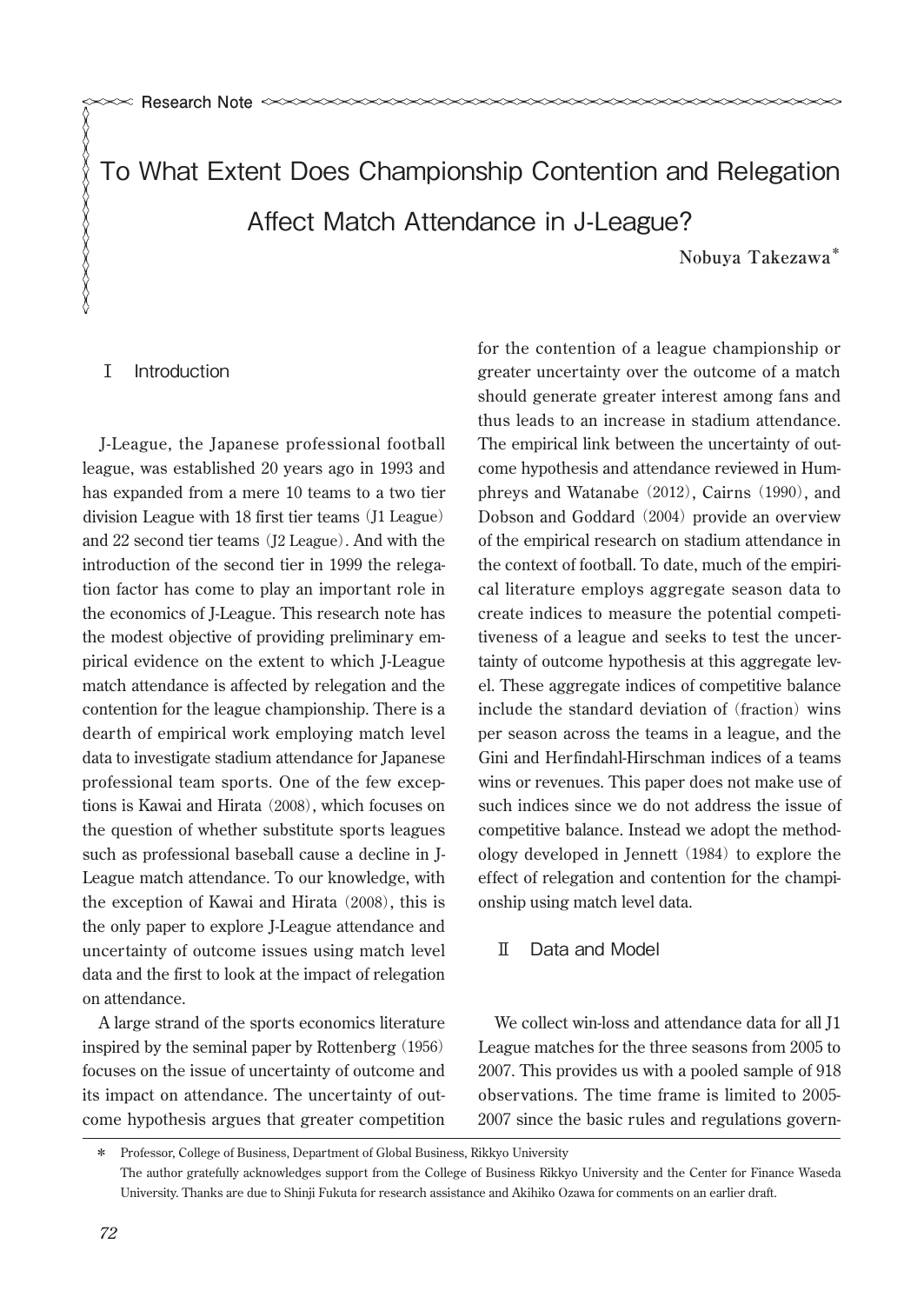ing the league remain unchanged and are consistent throughout the sample period. For example, the number of J1 teams remains constant at 18 teams during this time frame and as of the 2005 season, the 17th and 18th ranked teams are automatically relegated to the J2 League. The 16th ranked team is matched up against the third ranked J2 League to determine relegation and promotion. Also, the win  $(3 \text{ pts})$ , draw  $(1 \text{ pt})$ , loss  $(0 \text{$ pt) point system is adopted as of the 2004 season. In addition the extra time sudden death V-Goal system and the League Championship matches are discontinued at the end of the 2003 and 2004 seasons respectively.

In our regression model, match attendance is regressed on a set of explanatory variables designed to capture the impact of championship contention and relegation. Attendance for match *i* in season *t* is denoted as  $A_{it}$ ,  $\beta$  denotes the coefficients to be estimated, and *u* is the error term.

$$
A_{it} = \beta_o + \beta_W Weather_{it} + \beta_{PD} Point\ Diff_{it}
$$
  
+ 
$$
\beta_{CHH} Chamber_{it} + \beta_{CHA}Champ\ Any_{it}
$$
  
+ 
$$
\beta_{RELH16} Release16\ Home_{it} + \beta_{RELH17} Release17\ Home_{it}
$$
  
+ 
$$
\beta_{RELH16} Release18\ Home_{it}
$$
  
+ 
$$
\beta_{RELA16} Release16\ Aux_{it} + \beta_{RELAI7} Release17\ Aux_{it}
$$
  
+ 
$$
\beta_{RELA16} Release18\ Aux_{it} + \beta_{RELAI7} Release17\ Aux_{it}
$$

The *Champ Home* variable indicates the degree to which a home team contends for the championship. The *Champ Home* index is defined as the reciprocal of the number of games required to take the championship and thus increases in value for teams remaining in contention for the championship. The *Champ* index is recalculated for each team for each week taking into account the wins and losses from the previous week. For example, if 70 points were required for the championship in a particular season and the team currently had 5 wins or 15 points to its credit, then the index would be 1/55. For a team that continues to lose from the outset, the index remains at 1/70. Once the championship is determined with certainty, the index for the champion team is set to one and zero for the remaining teams. *Champ Away* measures the extent to which the away team is in contention for the

championship and is defined similarly.

Also in the spirit of Jennett  $(1984)$  we construct indices for relegation. We take the reciprocal of the number games before relegation is determined with certainty for both the home and away teams. Unlike Jennett (1984) we obtain such relegation indices by rank (bottom three): *Releg-16*, *Releg-17*, *Releg-18*. If a team continues to win early on in the season, then the index remains at low level and will be set to zero once the team is no longer in danger of being relegated. On the other hand, the index is set to 1.0 once relegation is determined at the rank indicated. We note a clear weakness of both the *Champ* and *Releg* indices is that we assume the required points (games) for a winning season and relegation are known ex post.

For our regression model we also include a weather dummy variable that takes on a value of one if the weather is fair and zero otherwise. Finally, the difference in the point standings between the contending teams, *Point Diff*, is included as another proxy measure for the general uncertainty of outcome of a match independent of relegation and contention for the championship. *Point Diff* indicates a higher degree of uncertainty of outcome as the difference approaches zero.

For our data set the average stadium attendance during these three seasons stands at 18,712 with a standard deviation of 371. The maximum attendance was 62,241 and the minimum was 3,267.

Ⅲ Discussion

The estimated coefficients for the regression model described in the previous section are summarized in Table 1. Our preliminary findings show the two championship contention variables are positive and statistically significant at conventional levels. The sign on the coefficients for the *Champ* variables are consistent with our intuition that attendance increases on average for matches where teams still in contention for the championship are on stage. During the three seasons covered in the paper, Osaka Gamba , Urawa Reds, and Kashima Antlers took the championships in 2005, 2006, and